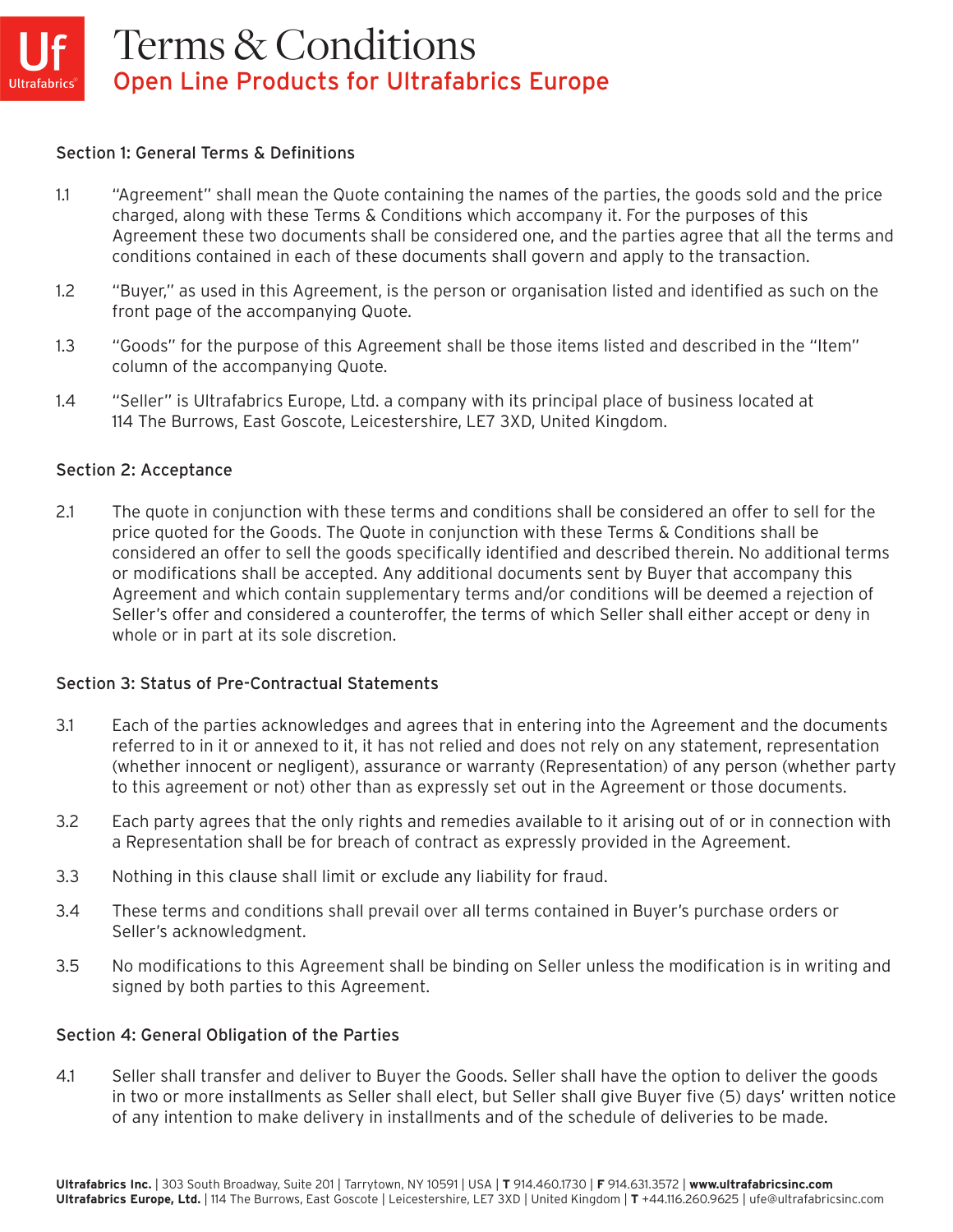4.2 Buyer shall promptly forward payment to the Seller in accordance with the terms of this Agreement and accept from Seller all conforming goods.

## Section 5: Title & Risk of Loss

- 5.1 Subject to clause 5.2, all goods will be delivered ExWorks Seller's facility (Incoterms® 2010), where Seller's facility is as set out in the quote.
- 5.2 Unless otherwise stated on the front of the accompanying quote:
	- 5.2.1 title to, and all risk of loss, injury or destruction to the goods, shall be borne by Buyer from the point Seller delivers the goods to the carrier for shipment; and
	- 5.2.2 any loss, injury, or destruction to the Goods during delivery shall not release Buyer from any obligation under this Agreement;
- 5.3 Buyer may, at its own expense, purchase insurance from the shipping carrier selected by Seller which covers the value of the goods should they be damaged or lost in transit. Upon Buyer's request, Seller shall obtain from the carrier and furnish to Buyer the estimated cost to procure said insurance.

### Section 6: Payment

- 6.1 Seller is under no obligation to deliver any goods to Buyer until Seller receives full payment for the goods in cleared funds.
- 6.2 Failure to tender payment as required shall constitute a material breach of this Agreement and justify Seller's withholding or stopping delivery of the Goods.
- 6.3 The price of the Goods is exclusive of amounts in respect of value added tax (VAT). Buyer shall, on receipt of a valid VAT invoice from Seller, pay to Seller such additional amounts in respect of VAT as are chargeable on the supply of the Goods.
- 6.4 If Buyer fails to make any payment due to the Seller under the Agreement by the due date for payment, then Buyer shall pay interest on the overdue amount at the rate of [4]% per annum above Barclays Bank's base lending rate from time to time. Such interest shall accrue on a daily basis from the due date until the date of actual payment of the overdue amount, whether before or after judgment. Buyer shall pay the interest together with the overdue amount.
- 6.5 Buyer shall pay all amounts due under the Agreement in full without any deduction or withholding except as required by law and Buyer shall not be entitled to assert any credit, set-off or counterclaim against Seller in order to justify withholding payment of any such amount in whole or in part. Seller may at any time, without limiting any other rights or remedies it may have, set off any amount owing to it by Buyer against any amount payable by Seller to Buyer.
- 6.6 Buyer may request that a credit line be established for its benefit, the terms and approval of which shall be decided at Seller's sole discretion. Buyer agrees to furnish to Seller upon demand any requested financial and credit information pertaining to the Buyer's business enterprise for the establishment and/or continuation of any credit line.

### Section 7: Right of Inspection & Acceptance

7.1 Buyer may not return goods unless written authorisation is received from Seller. Both parties acknowledge that the Goods are not perishable and are of such kind that they will not decline in value.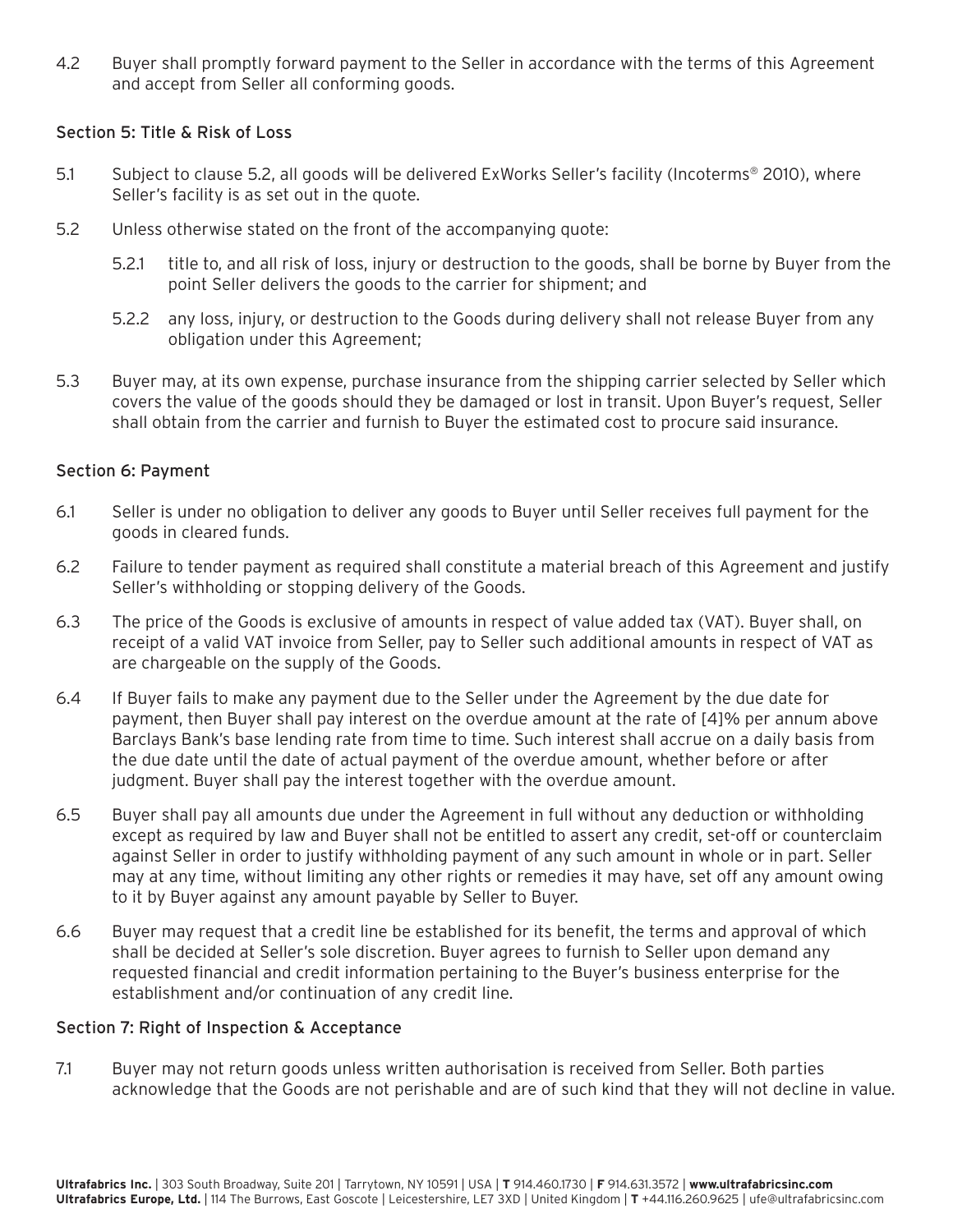- 7.2 Buyer shall have seven (7) business days to inspect the goods commencing from the date of their arrival at Buyer's facility. Any rejection of the goods must be made in writing and received by Seller within said time period.
- 7.3 Such notice of rejection must specify in detail the basis of Buyer's objection and advise of its intention to reject the goods in their present form.

i. Buyer shall be deemed to have irrevocably accepted the Goods:

- 7.3.1 upon any use of the Goods, including, but not limited to, the cutting of the material, shall be deemed and construed as an acceptance of the goods and as conclusive evidence that the goods are as represented unless Buyer receives written authorisation from Seller before doing so;
- 7.3.2 after Buyer has had seven (7) days to inspect it after delivery and has not supplied a notice of rejection to Seller; or
- 7.3.3 if it fails to comply with this clause Section 7.
- 7.4 Upon Seller's receipt of notification from Buyer of its rejection of Goods, Seller shall:
	- 7.4.1 within a reasonable time, but in any case within six (6) weeks, provide instructions regarding their disposal;
	- 7.4.2 have six (6) weeks to cure any objection raised by Buyer due to receipt of defective and/or non-conforming goods before Seller incurs any liability to Buyer.
- 7.5 If Seller fails to give instructions to Buyer regarding the disposition of rightfully rejected goods within said six (6) week period, Buyer shall have the right to either:
	- 7.5.1 store the goods for the account of Seller; or
	- 7.5.2 return the rejected goods back to the Seller at the expense of Seller
- 7.6 Buyer may not return goods unless written authorisation is received from Seller. Both parties acknowledge that the Goods are not perishable and are of such kind that they will not decline in value.

### Section 8: Assignment & Delegation

- 8.1 Seller may, at its sole discretion, assign, transfer, charge, sub-contract or deal in any other manner with all or any of its rights or obligations under this Agreement.
- 8.2 Buyer shall not, without the prior written consent of the Seller, assign, transfer, charge, sub-contract or deal in any other manner with all or any of its rights or obligations under this Agreement.

### Section 9: Nondisclosure

9.1 Each party shall keep in strict confidence all information developed by or communicated to it in the course of or in connection with its performance under this Agreement. Each party agrees that it will not, without the prior express and written consent of the other party, make any oral or written disclosures of any such confidential information, either during or after the term of this Agreement. However, such information may be disclosed to employees of the parties and other authorized persons who may be designated to perform work pursuant to this Agreement.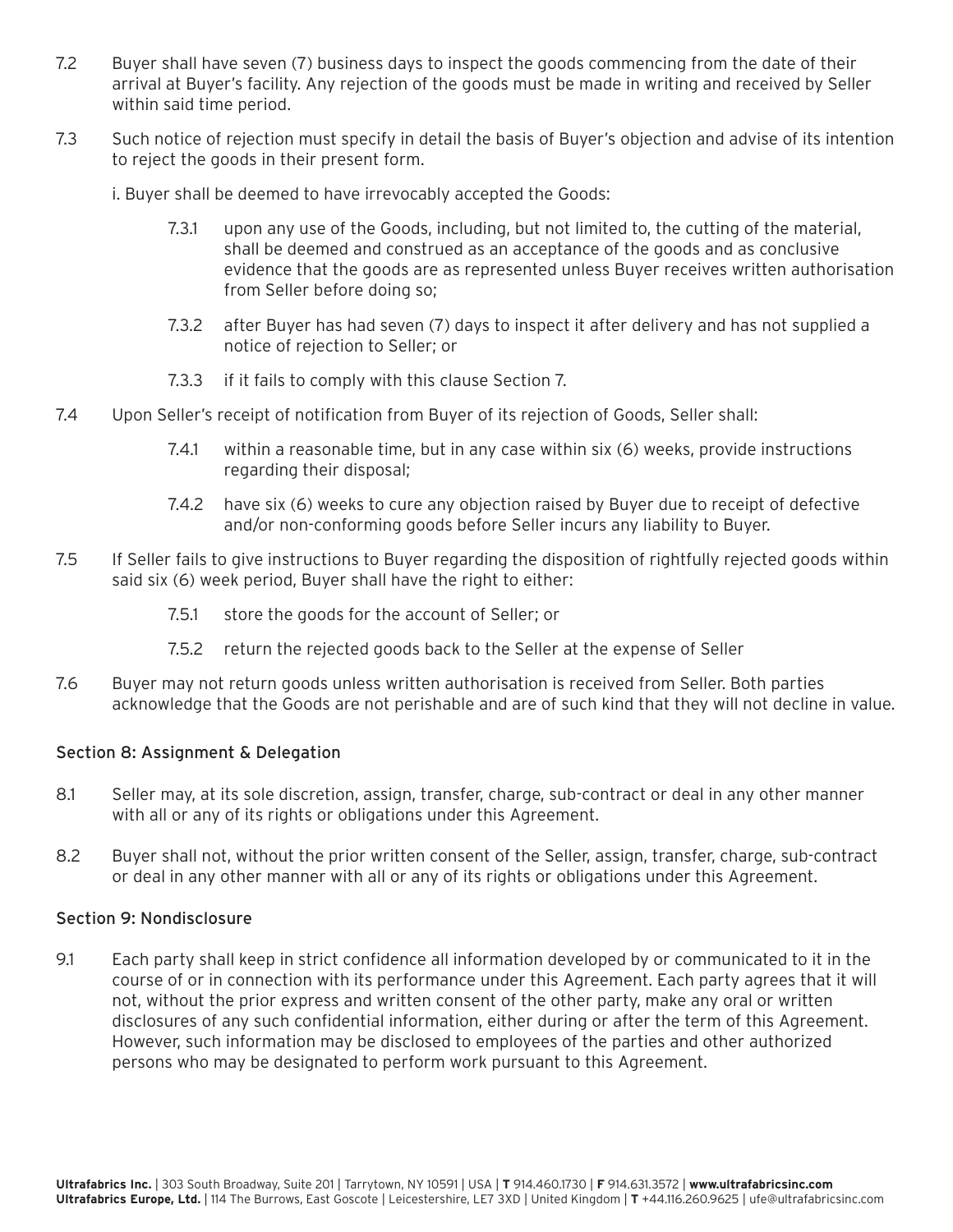9.2 All data, drawings, specifications or other materials furnished directly or indirectly, in writing or otherwise, to each other pursuant to this Agreement, along with the intellectual property rights in such materials, shall in no event become the property of the other party and shall be used only in fulfilling the obligations imposed by the Agreement and shall not be duplicated or disclosed to others or used in whole or in part for any other purpose.

#### Section 10: Intellectual Property

- 10.1 Seller makes no warranty with respect to the freedom of the goods from claims of infringement by third parties arising from trademark, patent or other property rights in the goods covered.
- 10.2 Buyer agrees to indemnify and defend Seller and hold Seller harmless from all legal expenses that may be incurred, as well as all damages and costs that may finally be assessed against Seller, in any action for infringement of any third party intellectual property rights, or any claim for violation of any trade secret, for which Seller becomes liable as a consequence of manufacturing the Goods in conformity with specifications and detailed designs furnished by Buyer, or from Buyer's use, sale or distribution of the Goods.

#### Section 11: Damage to Goods

- 11.1 If there is casualty to the goods covered under this Agreement which occurs without fault to either party (including negligence and willful misconduct) and before risk of loss has passed to Buyer, then:
	- 11.1.1 If the loss is total, the contract is avoided;
	- 11.1.2 If the damage is partial or the goods have so deteriorated as to no longer conform to the Agreement, Buyer may demand inspection and either:
		- (i) treat the Agreement as avoided; or
		- (ii) accept the goods with due allowance from the quote price for the deterioration or the deficiency in quantity, the sum of which must be mutually agreed between the parties in writing.

### Section 12: FORCE MAJEURE

- 12.1 Seller shall not be liable for any delay or non-delivery directly or indirectly resulting from, in whole or in part, any foreign or domestic laws or regulations, embargoes, seizure, act of God, civil or military authority, insurrection, war or the adoption or enactment of any law, ordinance, regulation, ruling or order directly or indirectly rendering impossible or impractical production or delivery of goods under this Agreement, lack of the usual means of transportation, fires floods, severe weather, explosions, epidemics, quarantine restrictions, strikes, inability to obtain necessary labour, materials, or manufacturing facilities or other accident, contingency or condition beyond Seller's reasonable control including such delay or non-delivery to Seller by the manufacturer of the goods resulting from any such event, accident, contingency or condition.
- 12.2 If any delivery under this Agreement is suspended or delayed by reason of any one or more of the occurrences or contingencies described above, then any and all deliveries so suspended or delayed shall, at Seller's option, be made after such event or condition has ceased to exist.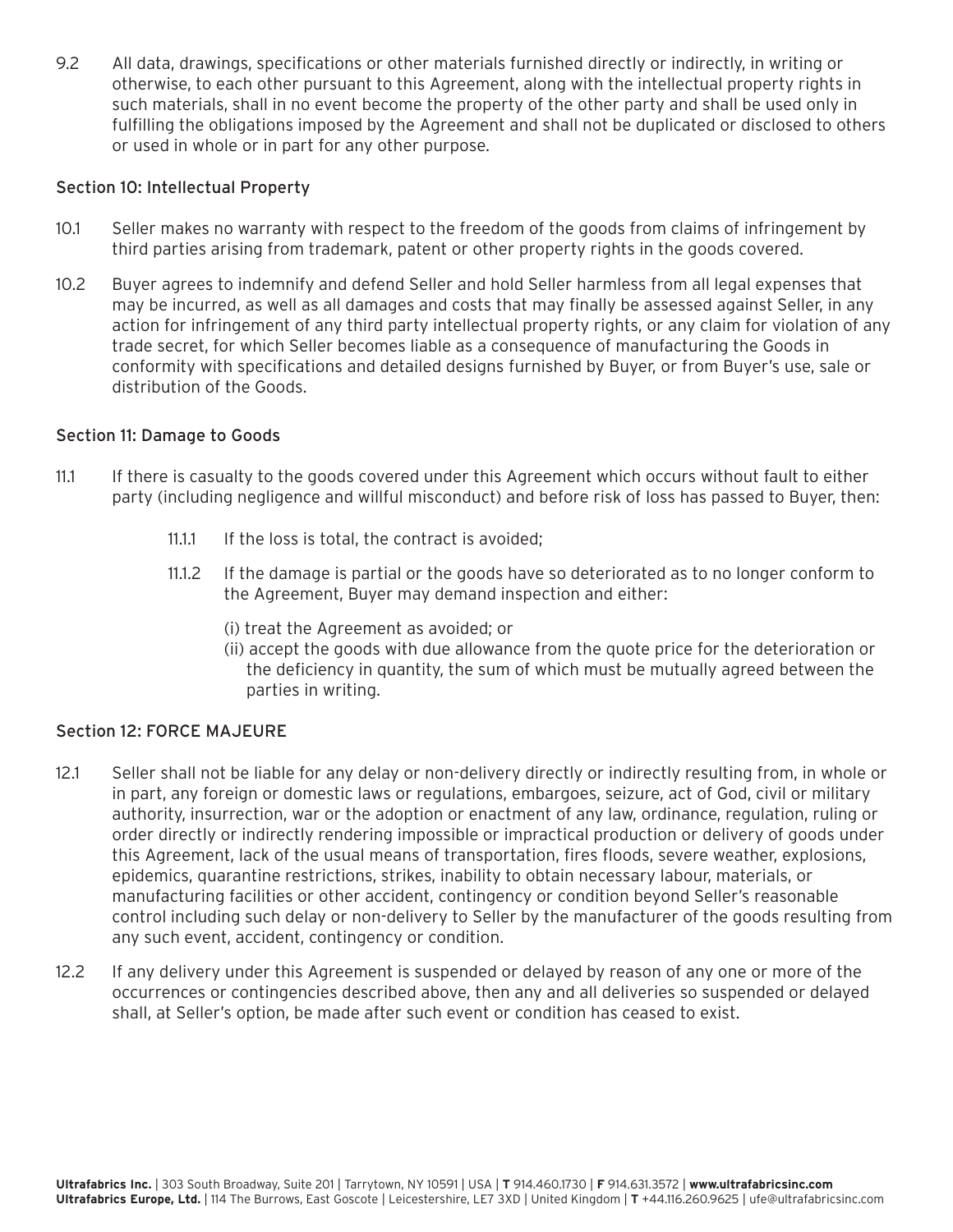### Section 13: Warranties

13.1 Seller warrants that the goods covered under this Agreement shall be free from any defects in materials or workmanship for the period of time set forth in the schedule immediately below. This warranty is non-transferable and is limited to the original Buyer. This warranty does not cover claims for conditions or damages caused by shipping, abuse, accidents, alterations, misuse, neglect, reverse crocking/dye transfer, normal wear and tear, or other physical damage, or from failure to exercise due care in the measurement, installation, cleaning, or maintenance of the fabric. This warranty also does not cover claims for scuffs, scratches, scrapes, tears and abrasive or excessive wear and will not cover claims for damage due to repair, alteration, or modification of the product by anyone other than Seller, unless such repair, alteration or modification is authorized by Seller in writing.

### Warranty Schedule

| Product                                                                           | Application                                                                                     | <b>Warranty Period</b><br>(From Date of Shipment) |
|-----------------------------------------------------------------------------------|-------------------------------------------------------------------------------------------------|---------------------------------------------------|
| Uf Select Products                                                                | All Applications                                                                                | 2 Years                                           |
| All Non-Uf Select Products<br>OR.<br>All Other Products Exclusive of Uf<br>Select | Aircraft, Rail, or Vertical Solutions 2 Years<br>(e.g. Cubical Walls, Vertical Panels,<br>etc.) |                                                   |
| All Non-Uf Select Products                                                        | All Other Applications                                                                          | 5 Years                                           |

- 13.2 If a sample was provided to Buyer prior to its execution of this Agreement, Seller warrants that the goods ordered and delivered shall conform to said sample in respect to color, texture, and pattern, with the exception of slight variations that typically occur in the materials' production and that are commercially acceptable and in accordance with usage of trade.
- 13.3 To obtain performance of any obligation under this warranty, Buyer must immediately contact Seller upon the discovery that it has a warranty claim under the provisions of this Agreement. Buyer must comply with all instructions of the Seller in processing its warranty claim, including, but not limited to, providing Seller with all documentation and material it requests within thirty (30) days. Buyer's failure to comply with any request made by Seller within said time period shall be deemed an abandonment of its warranty claim and bar Buyer from making any future warranty claims with respect to those goods. Replacement material provided by Seller in accordance with this warranty shall be warranted only for the remainder of the original product warranty period.
- 13.4 THE WARRANTY PRINTED ABOVE IS THE ONLY WARRANTY APPLICABLE TO THIS PURCHASE. ALL WARRANTIES, CONDITIONS AND OTHER TERMS IMPLIED BY STATUTE OR COMMON LAW ARE, TO THE FULLEST EXTENT PERMITTED BY LAW, EXCLUDED FROM THE AGREEMENT.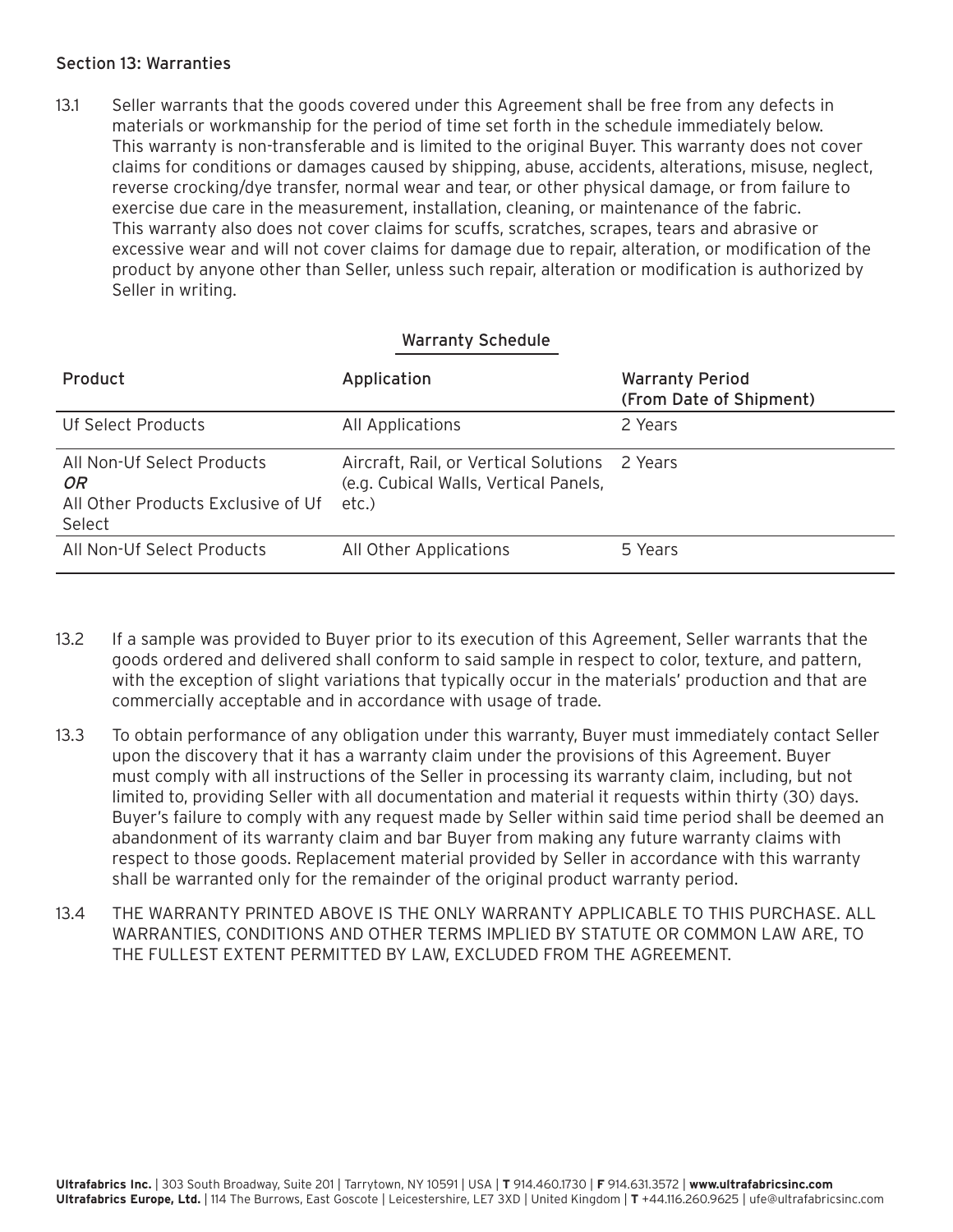13.5 It is understood and agreed that Seller's liability and Buyer's sole remedy under this warranty is to provide replacement goods without charge. Defective products will only be replaced after Seller has inspected the goods in question and determined that they are defective. Seller shall not be responsible for any other costs associated with the replacement of the defective goods, including, without limitation, the costs associated with measuring or with the labor to have the defective material removed/replaced. IN NO EVENT SHALL SELLER BE LIABLE FOR ANY INDIRECT, SPECIAL, INCIDENTAL, CONSEQUENTIAL OR SIMILAR DAMAGES (INCLUDING, BUT NOT LIMITED TO, LOST PROFITS OR REVENUE, INABILITY TO USE THE PRODUCT OR OTHER ASSOCIATED PRODUCTS/ EQUIPMENT, THE COST OF SUBSTITUTE EQUIPMENT, AND CLAIMS BY THIRD PARTIES) RESULTING FROM THE USE OF THIS PRODUCT.

### Section 14: Customer Insolvency

- 14.1 If Buyer becomes subject to any of the events listed in clause 14.2, or the Seller reasonably believes that Buyer is about to become subject to any of them and notifies Buyer accordingly, then, without limiting any other right or remedy available to Seller, Seller may cancel or suspend all further deliveries under this Agreement or under any other contract between Buyer and Seller without incurring any liability to Buyer, and all outstanding sums in respect of Goods delivered to Buyer shall become immediately due.
- 14.2 For the purposes of section 14.1, the relevant events in relation to Buyer are:
	- 14.2.1 Buyer ceases to pay its debts or suspends payments generally, or becomes unable or admits its inability to pay its debts as they fall due, or the value of its assets is or becomes less than its liabilities (taking into account contingent and prospective liabilities), or it becomes otherwise insolvent.
	- 14.2.2 a moratorium or suspension of payments is declared or instituted or ordered, or a resolution is passed in respect of any indebtedness of Buyer, or Buyer is otherwise afforded protection from its creditors generally;
	- 14.2.3 Buyer passes a resolution for voluntary winding up or a court of competent jurisdiction makes an order that Buyer be wound up (except for the purposes of bona fide reconstruction while solvent);
	- 14.2.4 save in respect of a solvent reorganization, a liquidator, receiver, administrative receiver, administrator, examiner, trustee, supervisor, compulsory or interim manager is appointed over Buyer or any of its assets; or
	- 14.2.5 any similar or analogous event in any jurisdiction.

### Section 15: Limitation of Remedies

- 15.1 The following provisions set out the entire financial liability of the Seller (including any liability for the acts or omissions of its employees, agents and sub-contractors) to the Customer in respect of:
	- 15.1.1 any breach of the Agreement; and
	- 15.1.2 any representation, misrepresentation (whether innocent or negligent) statement or tortious act or omission (including negligence) arising out of or in connection with the Agreement.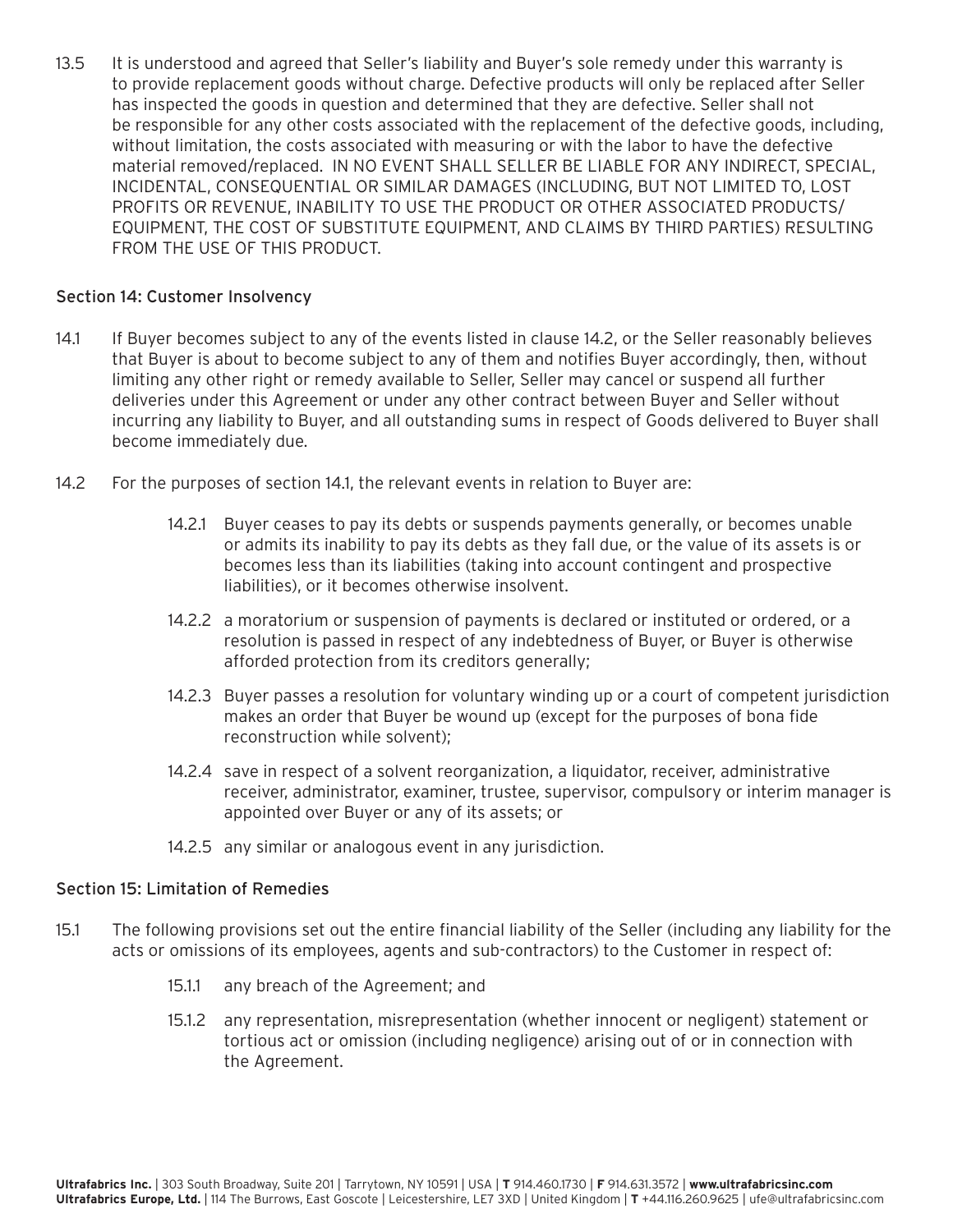- 15.2 All warranties, conditions and other terms implied by statute or common law are excluded from the Agreement to the fullest extent permitted by law.
- 15.3 Nothing in these conditions excludes or limits the liability of the Seller for:
	- 15.3.1 death or personal injury caused by the Seller's negligence; or
	- 15.3.2 fraud or fraudulent misrepresentation.
- 15.4 Subject to condition 14.2 and condition 14.3:
	- 15.4.1 the Seller shall not be liable, whether in tort (including for negligence or breach of statutory duty), contract, misrepresentation (whether innocent or negligent) or otherwise for:
		- (i) loss of profits; or
		- (ii) loss of business; or
		- (iii) depletion of goodwill or similar losses; or
		- (iv) loss of anticipated savings; or
		- (v) loss of goods; or
		- (vi) loss of contract; or
		- (vii) loss of use; or
		- (viii) loss or corruption of data or information; or
		- (ix) the cost of substitute equipment; or
		- (x) any claims by third parties; or
		- (xi) any special, indirect, consequential or pure economic loss, costs, damages,charges or expenses; and
	- 15.4.2 the Seller's total liability in contract, tort (including negligence or breach of statutory duty), misrepresentation (whether innocent or negligent), restitution or otherwise, arising in connection with the performance or contemplated performance of the Agreement shall be limited to the lesser of the difference between the quote price and the market price and the price payable for the Goods.

### Section 16: Limitation Period

- 16.1 To the extent permitted by law, no action, regardless of form, arising out of the transactions under this Agreement may be brought by Buyer more than two (2) years after the cause of action has accrued.
- 16.2 Should Buyer default in any provision of this Agreement, including any extensions of or amendments mutually entered into between the parties, Seller shall have the right to declare the unpaid balance of the purchase price immediately due and owing.

# Section 17: Termination

17.1 Except in case of an actual breach of an obligation or duty under this Agreement, or as otherwise provided under this Agreement, neither party shall have the power to terminate this Agreement unilaterally; both parties must act together to terminate this Agreement and termination may be accomplished only in writing and signed by both parties.